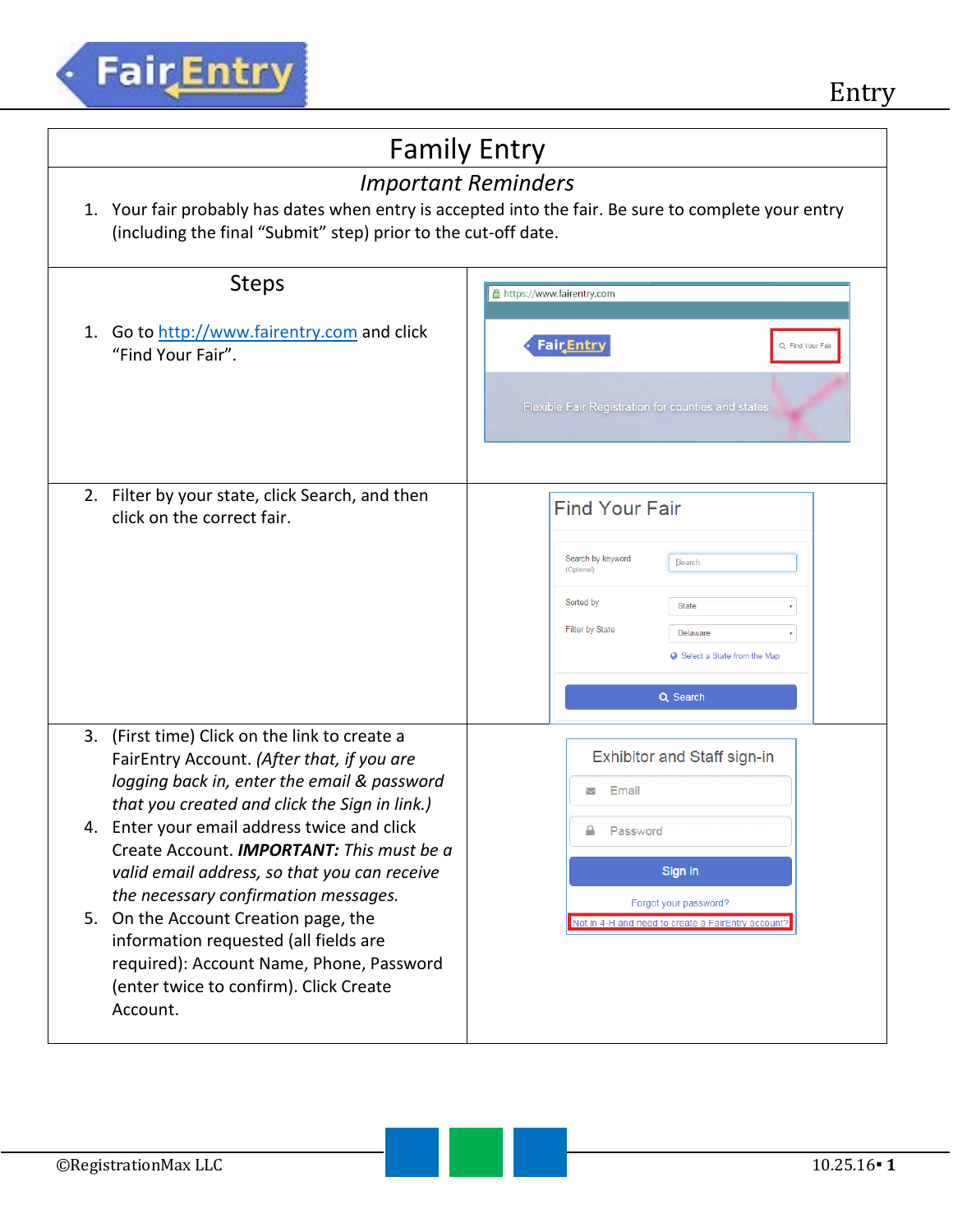| Click "Begin Registration"<br>6.                                                                                                                                                                                                                                                                                                                                                                                                                                                                                                                                                                         | Welcome!<br>We noticed you haven't yet registered for the fair.<br>Begin Registration O                                                                                                                                                                                                                                                                                                                                                                                                                                                                                                                                                         |
|----------------------------------------------------------------------------------------------------------------------------------------------------------------------------------------------------------------------------------------------------------------------------------------------------------------------------------------------------------------------------------------------------------------------------------------------------------------------------------------------------------------------------------------------------------------------------------------------------------|-------------------------------------------------------------------------------------------------------------------------------------------------------------------------------------------------------------------------------------------------------------------------------------------------------------------------------------------------------------------------------------------------------------------------------------------------------------------------------------------------------------------------------------------------------------------------------------------------------------------------------------------------|
| <b>Exhibitor Information</b><br>If your fair is configured to accept both individual<br>and team entries, click on the appropriate choice<br>for your entry. Some fairs may only be<br>configured for individual entries.                                                                                                                                                                                                                                                                                                                                                                                | \$0.00<br><b>Exhibitors</b><br><b>Entries</b><br>Payment<br>Do you want to register an Individual?<br>& Individual                                                                                                                                                                                                                                                                                                                                                                                                                                                                                                                              |
| Enter the information into the four fields-all<br>$1_{-}$<br>fields are required. Click Continue when all<br>information is entered.                                                                                                                                                                                                                                                                                                                                                                                                                                                                     | <b>New Individual Exhibitor</b><br><b>First Name</b><br>(Required)<br><b>Last Name</b><br>(Required)<br>Date of Birth<br>▦<br>(Required)<br>Gender<br>(Required)<br>Continue<br>Cancel<br>$\triangle$ The form is incomplete                                                                                                                                                                                                                                                                                                                                                                                                                    |
| (If you entered/spelled something incorrectly<br>2.<br>on the previous screen, you have the option<br>to Delete this Exhibitor on this screen.) Enter<br>the information on the Contact Info screen-<br>the only required field is the top Home<br>Phone Number. You can use the same email<br>address that you used to create the account,<br>or an alternate one. If you wish to receive<br>text messages, enter your cell phone number<br>and carrier. That number can be the same as<br>the Home Phone Number entered above, or<br>different. Click Continue when you are<br>finished entering data. | Helpsheet, Becky<br>$\sqrt{5}$<br>C.G.<br>8/05/2000<br>22146<br>Personal Details<br>Contact Infi<br>Files<br>Address<br>Question<br>Revie<br><b>O</b> Delete this Exhibitor<br>Contact Info<br>Home Phone Number<br>(Required)<br>Format wee-ene-ene or enveryweer<br><b>Email Address</b><br>(Optional)<br>Format name@website.com<br>Cell Phone Number<br>(Optional)<br>Formal wee-was-wass of sessessess<br>Specify your cell phone number (and cell phone provider)<br>if you want to receive SMS Text messages<br>about your FairEntry records.<br>Cell Phone Carrier<br>(Optional)<br>A The form is incomplete. Please complete the form. |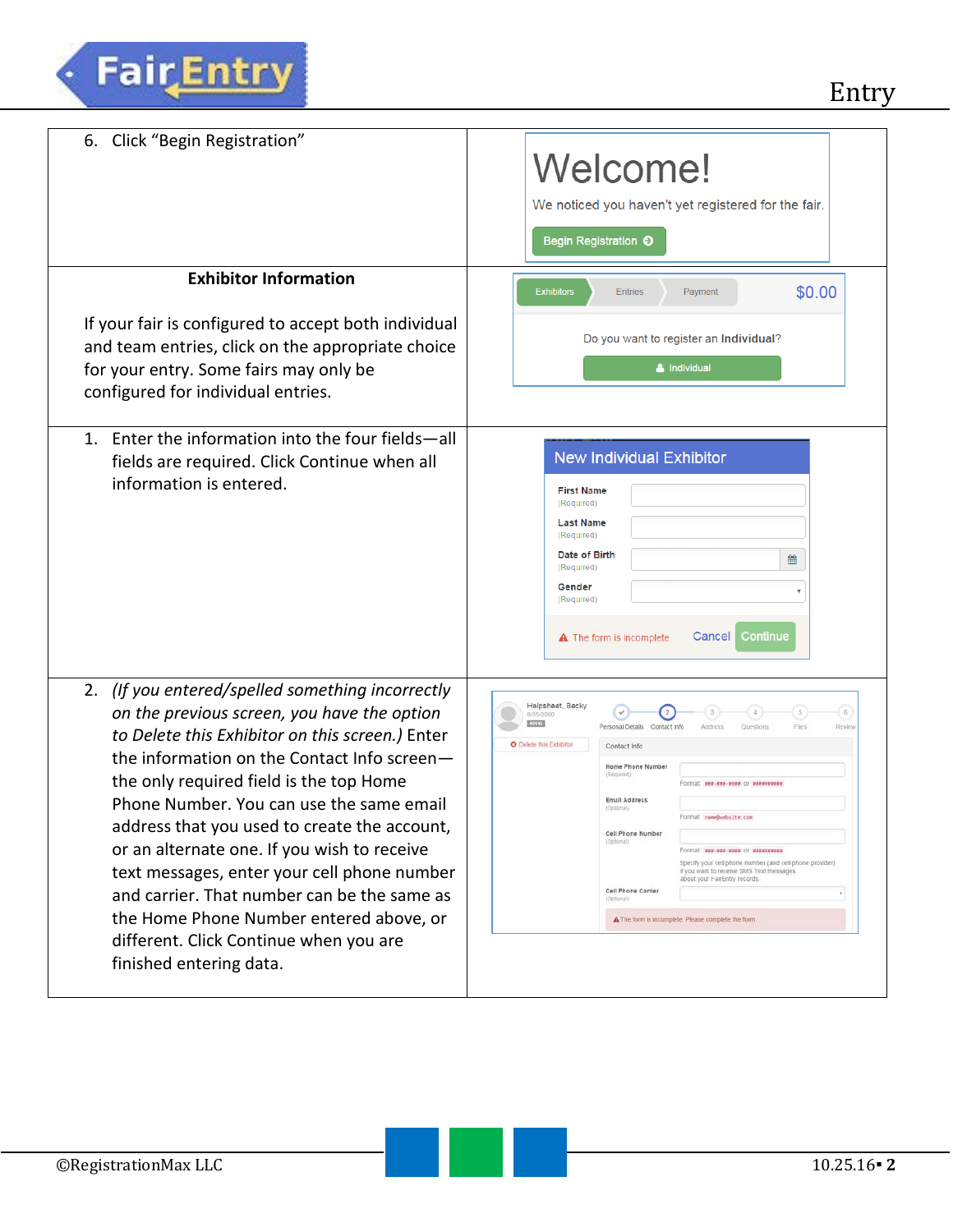## Entry



**FairEntry**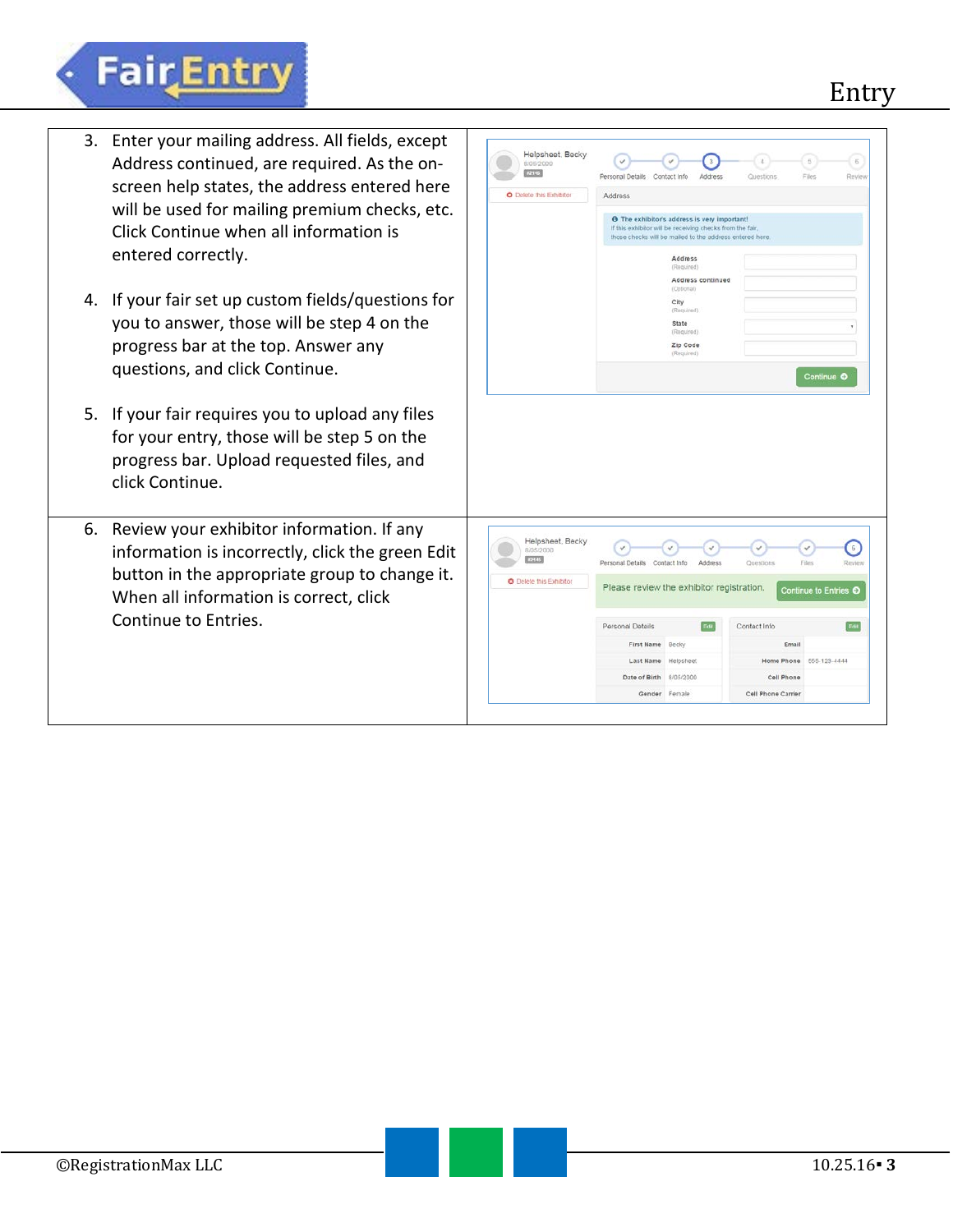## **Creating Entries**

Each exhibitor can have multiple entries. One entry must be made for each item, animal, class, etc. For example, if an exhibitor is bringing 2 photographs, two entries into the photography class must be created. If an exhibitor is showing one horse in 5 events, five class entries must be created. Once all entries have been created for the first exhibitor, you have the choice of creating another exhibitor in this family (and entries) or proceeding to check-out (submitting the entries, whether or not fees are charged).

|             | 1. Click Add an Entry beside the correct<br>exhibitor (if more than one has been<br>created).                                                                                                                                                                                                                                                                                                                                                                                                                                                                                                                                                     | <b>Exhibitors</b><br>\$0.00<br><b>Entries</b><br>Payment<br>There are 0 entries belonging to 1 exhibitor in this invoice<br>Add an Entry<br>Helpsheet, Becky<br>0 Entries                                                                                                                                                                 |
|-------------|---------------------------------------------------------------------------------------------------------------------------------------------------------------------------------------------------------------------------------------------------------------------------------------------------------------------------------------------------------------------------------------------------------------------------------------------------------------------------------------------------------------------------------------------------------------------------------------------------------------------------------------------------|-------------------------------------------------------------------------------------------------------------------------------------------------------------------------------------------------------------------------------------------------------------------------------------------------------------------------------------------|
|             | 2. Click Select beside the first department you<br>wish to enter. Any departments that are not<br>available for entry will be noted as "Not<br>Available" with a short explanation.                                                                                                                                                                                                                                                                                                                                                                                                                                                               | <b>Starting an Entry</b><br>Select a Department to continue<br>3100 - Rabbits<br>Select $\bullet$                                                                                                                                                                                                                                         |
|             | 3. After you select a department, you will see a                                                                                                                                                                                                                                                                                                                                                                                                                                                                                                                                                                                                  | <b>Beef</b><br>Select $\bullet$                                                                                                                                                                                                                                                                                                           |
|             | list of divisions to select from, and then a list<br>of available classes. Also notice that there are<br>blue "Change" links in case you mistakenly<br>select an incorrect department, division, or<br>class.<br>4. After you have selected the class, click the                                                                                                                                                                                                                                                                                                                                                                                  | Not Available<br><b>Clothing Event</b><br>This exhibitor may not enter into this Department because:<br>> Registration is not open (6/6/2016-8/30/2016)                                                                                                                                                                                   |
|             | green Continue button.                                                                                                                                                                                                                                                                                                                                                                                                                                                                                                                                                                                                                            |                                                                                                                                                                                                                                                                                                                                           |
| $7_{\circ}$ | 5. If this is an <i>animal class entry</i> , you may be<br>required to specify which animal will be<br>exhibited in this class; that may be optional;<br>or you may NOT be able to specify the animal<br>at entry time. If you are able to do that, you<br>will see the option to "Add an animal".<br>6. Fill in all of the fields with information about<br>the animal you intend to exhibit. Click Create<br>and Add Animal when finished.<br>If the animal information was entered<br>incorrectly, you have the option to either<br>Remove From Entry (creating a new animal)<br>or Edit Animal Details. When it's correct, click<br>Continue. | Entry #266<br>$\begin{pmatrix} 3 \end{pmatrix}$<br>$\bar{2}$<br>$\mathbf{1}$<br>Animals<br>Questions<br>Review<br>Helpsheet, Becky<br>8/05/2000<br>Entry Animals<br>Department Beet<br>There is no animal in this slot<br>O Add an animal<br>Division<br>201: Breeding Beef<br>Class<br>20121: Angus<br>Continue O<br>O Delete this Entry |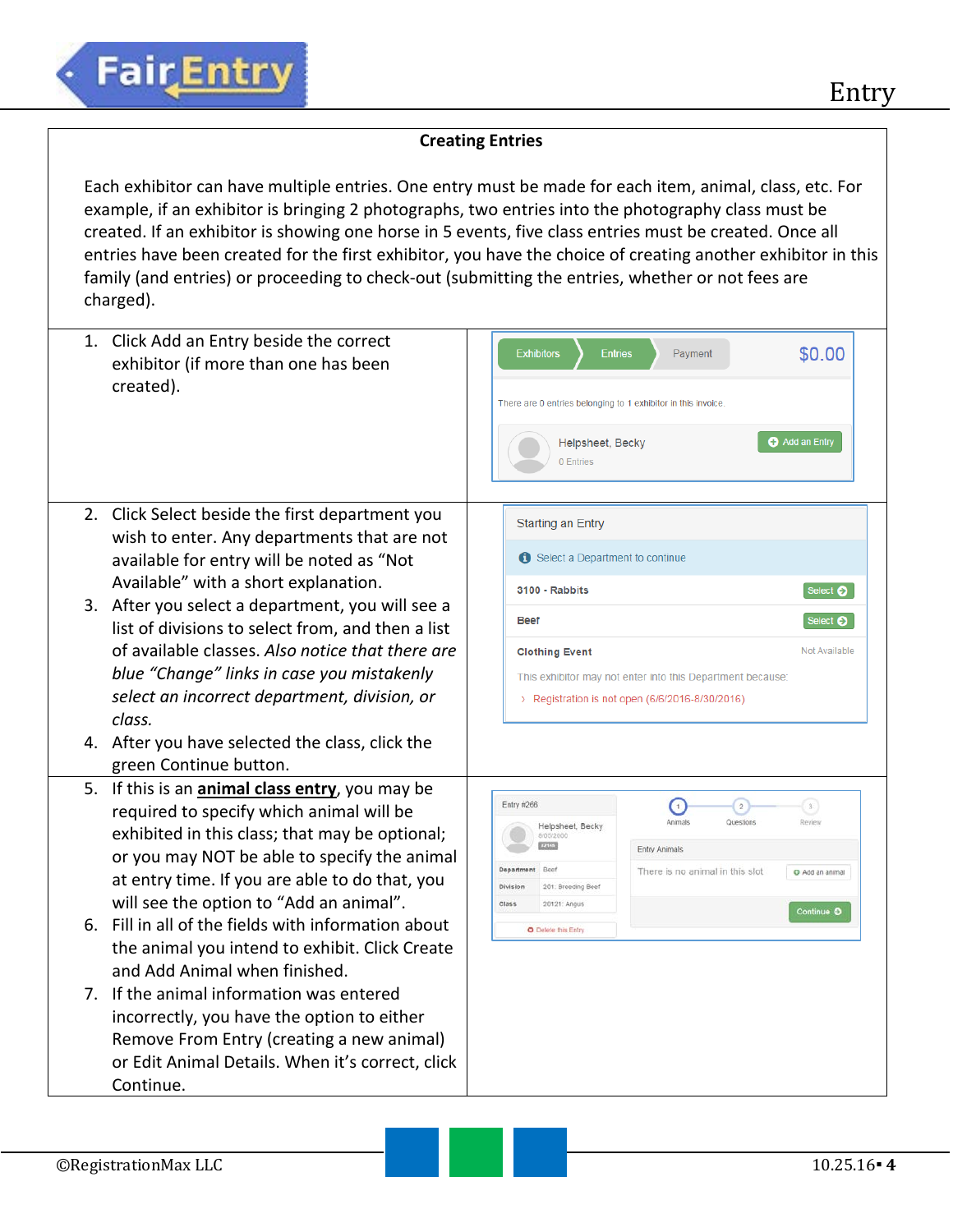## Fair Entry

| <b>Exhibitors</b><br>\$2.00<br><b>Entries</b><br>Payment<br>What do you want to do next?<br>Helpsheet, Becky<br>8/05/2000<br>#2145<br>Register another Exhibitor<br>Add another Entry for this Exhibitor<br>C Continue to Payment                                                                                                                                                     |
|---------------------------------------------------------------------------------------------------------------------------------------------------------------------------------------------------------------------------------------------------------------------------------------------------------------------------------------------------------------------------------------|
| \$2.00<br><b>Exhibitors</b><br><b>Entries</b><br>Payment<br>$\left( 1\right)$<br>3 <sup>2</sup><br>$\overline{2}$<br><b>Review</b><br>Payment Method<br>Confirm<br>Invoice<br>Summary Detail<br>Individual Exhibitor: Becky Helpsheet<br><b>Exhibitor Fee</b><br>\$2.00<br>Entry #266: Food and Nutrition / Cooking 101 / One loaf banana bread<br><b>Total: \$2.00</b><br>Continue O |
|                                                                                                                                                                                                                                                                                                                                                                                       |